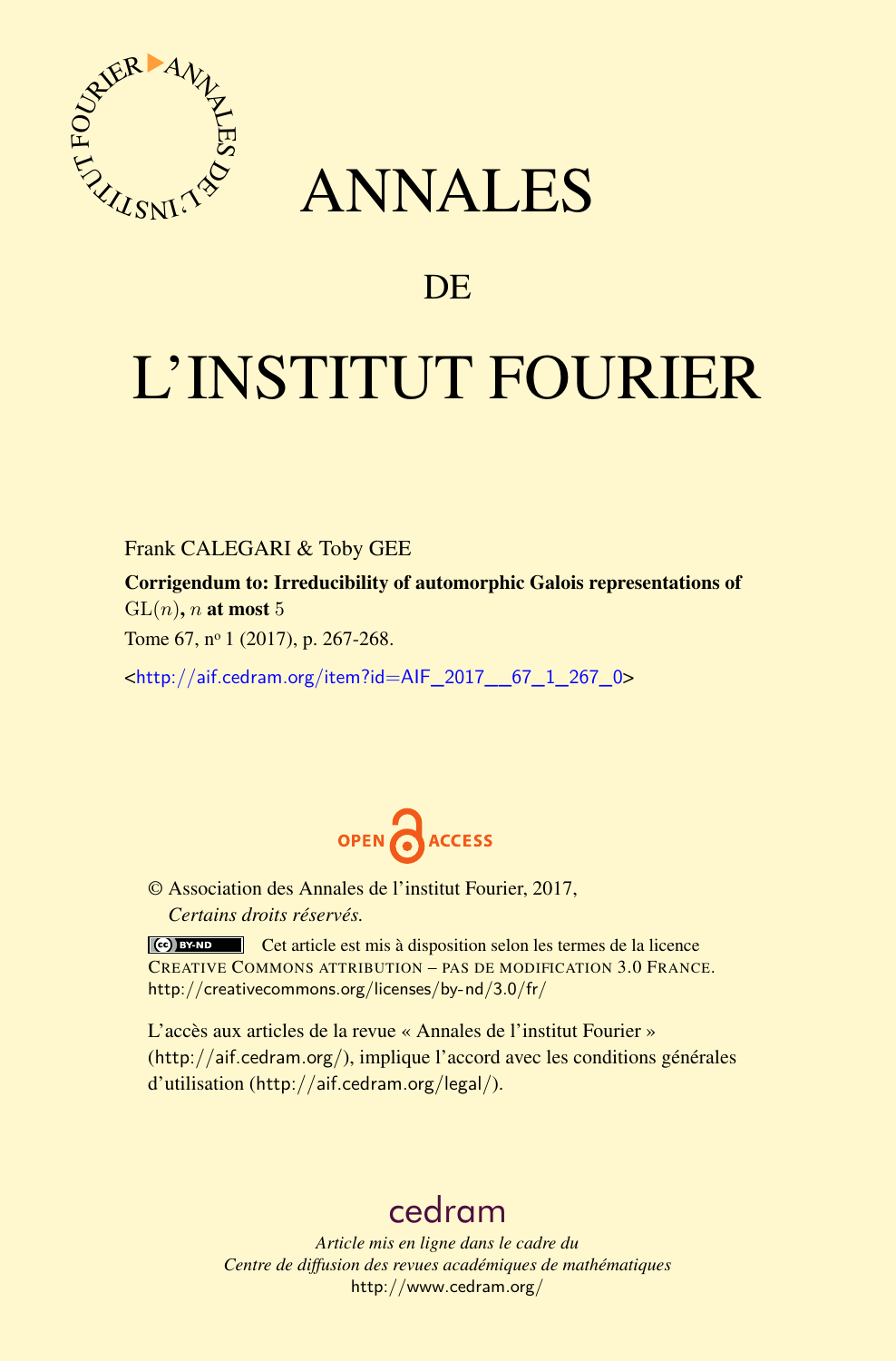### CORRIGENDUM TO: IRREDUCIBILITY OF AUTOMORPHIC GALOIS REPRESENTATIONS OF  $GL(n)$ , *n* AT MOST 5

#### Annales de l'institut Fourier, vol. 63 (2013), n°5, 1881–1912

**by Frank CALEGARI & Toby GEE (\*)**

ABSTRACT. — We explain a serious error in our original paper, which means that the main claimed theorems remain unproved.

Résumé. — Nous expliquons une erreur qui invalide la preuve des principaux théorémes de l'article.

There is an error in (the statement of) Theorem 4.7, namely, it does not apply to the group  $H = GO(V) \subset GL(V)$  when  $dim(V) = 5$ . This invalidates the proof of Theorem 4.1 both for  $n = 5$  and  $n = 4$ . For  $n = 4$ , our methods seem inadequate to distinguish between the possibility that the Lie algebra of the image is  $\mathfrak{sl}_2 \times \mathfrak{sl}_2$  or  $\mathfrak{sp}_4$ , because these groups have 4-dimensional representations with the same formal character. The most general results that we know of in the case  $n = 4$  are those of [\[2\]](#page-2-0).

The results of the first three sections remain valid, as do Lemma 4.3 and Corollary 4.4, and the results of Section 5. (The statement of Proposition 4.5 is missing the symmetric square of the standard representation of  $5I_3$ .

We would like to thank Susan Xia for bringing this mistake to our attention.

Keywords: Galois representations, automorphic representations.

Math. classification: 11F80, 11R39.

<sup>(\*)</sup> The first author was partially supported by a Sloan foundation grant and NSF Career Grant DMS-0846285. The second author was partially supported by NSF grant DMS-0841491.